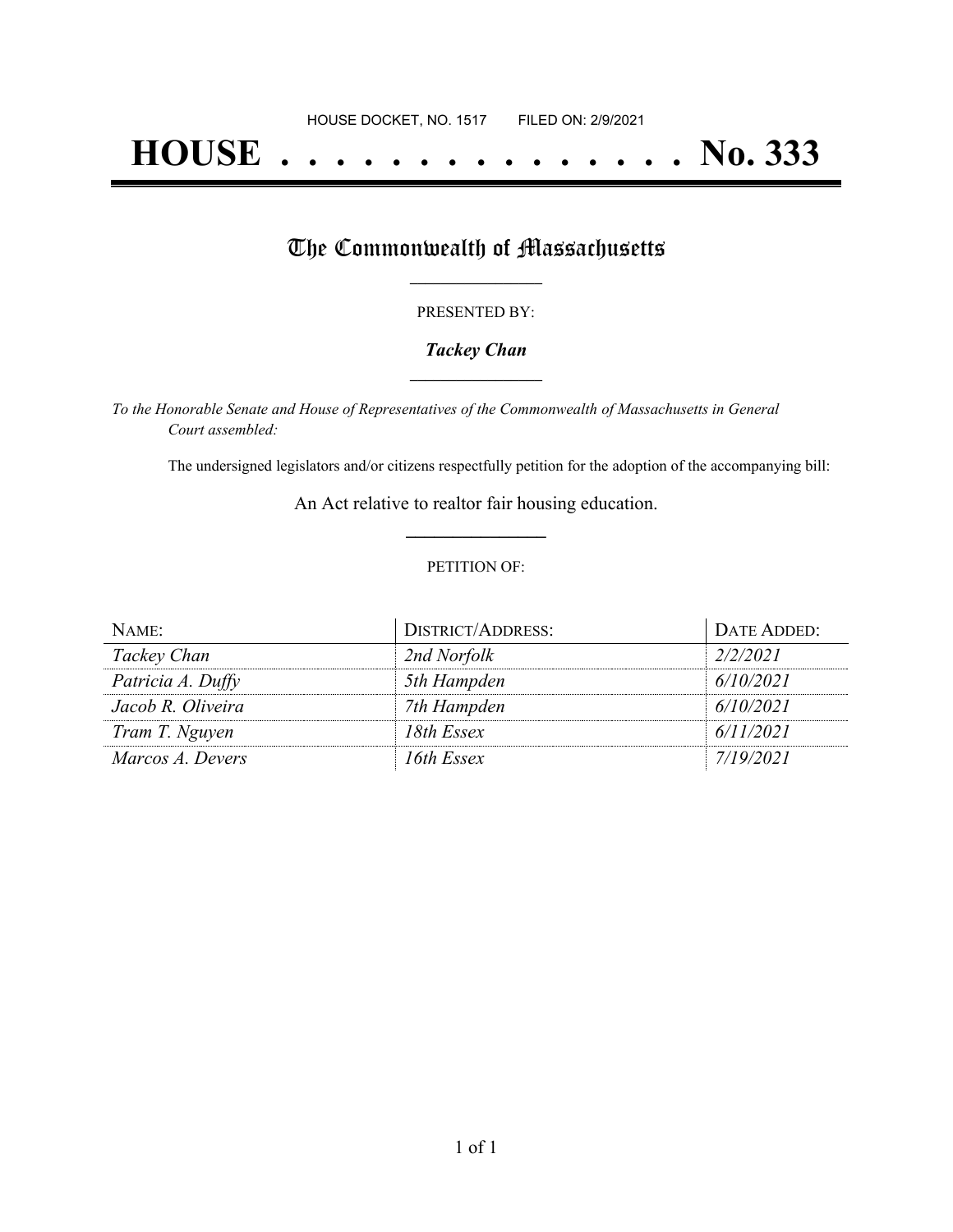## **HOUSE . . . . . . . . . . . . . . . No. 333**

By Mr. Chan of Quincy, a petition (accompanied by bill, House, No. 333) of Tackey Chan for legislation to require real estate licensing education to include a fair housing training component. Consumer Protection and Professional Licensure.

### The Commonwealth of Massachusetts

**In the One Hundred and Ninety-Second General Court (2021-2022) \_\_\_\_\_\_\_\_\_\_\_\_\_\_\_**

**\_\_\_\_\_\_\_\_\_\_\_\_\_\_\_**

An Act relative to realtor fair housing education.

Be it enacted by the Senate and House of Representatives in General Court assembled, and by the authority *of the same, as follows:*

 SECTION 1. Section 87SS of chapter 112 as appearing in the 2018 Official Edition is hereby amended by striking out the second sentence and inserting in place thereof the following sentence: - Every individual applicant for a license as a salesman who is required to take an examination therefor shall, as a prerequisite to taking such examination, submit proof satisfactory to the board that he has completed courses in real estate subjects approved by the board, such courses to total 40 classroom hours of instruction and must include at least four

8 hours on fair housing law or diversity and inclusion in real estate; provided, however, that

9 applicants having successfully completed a course in real property while enrolled in an

10 accredited law school in the commonwealth may also take such examination.